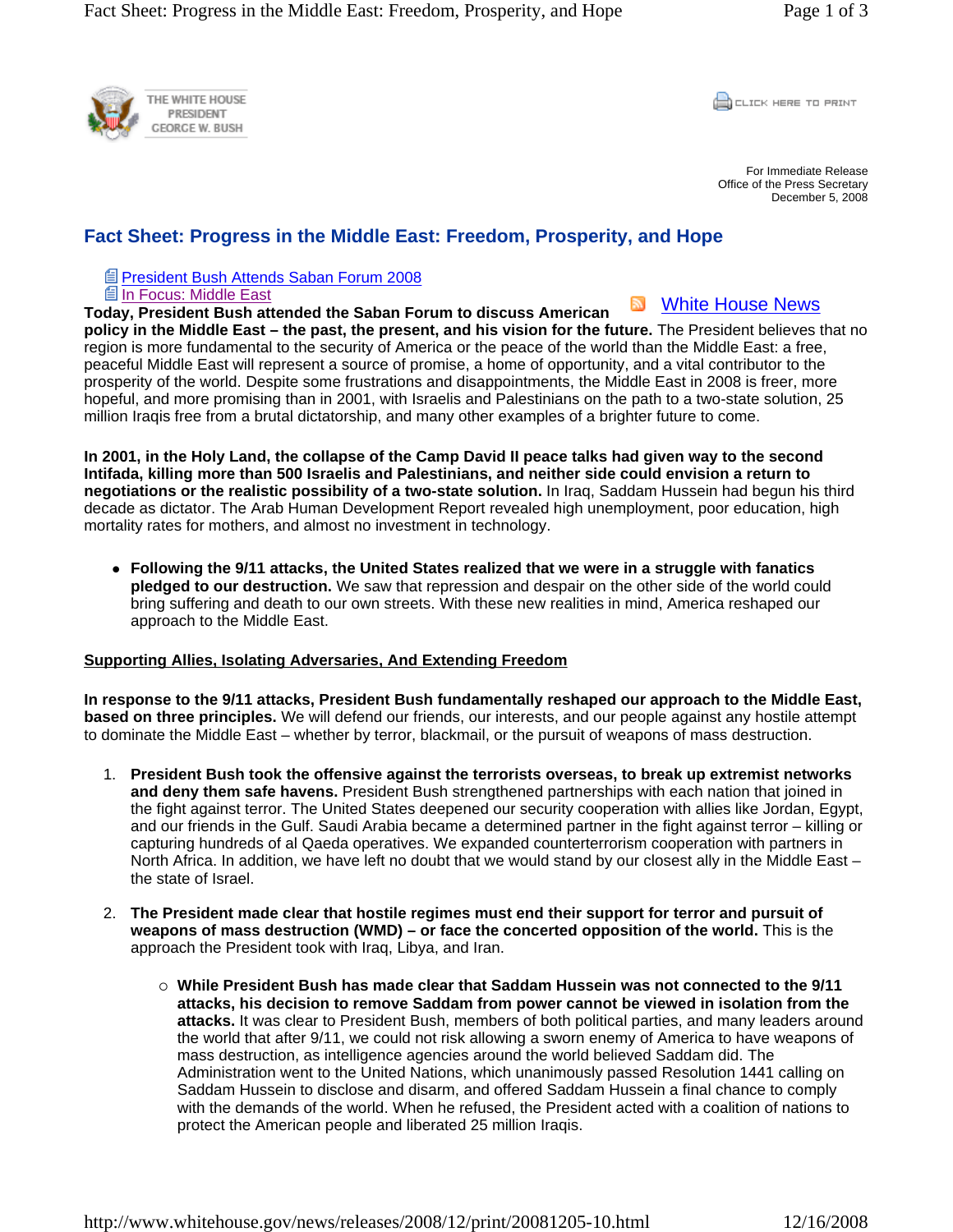- { **The President confronted Libya over its WMD program.** Within days of Saddam's capture, Libya's leader, Colonel Qaddafi, announced that Libya had halted its WMD program and would turn over to the United States or destroy its centrifuges, longest-range missiles, and other deadly equipment. Libya's nuclear weapons equipment is now locked away in Oak Ridge, Tennessee. Moreover, the Administration persuaded Libya to renounce terrorism and accept responsibility for prior acts of terror, and normalized relations with Libya as a result of its actions.
- { **Working with international partners, we have imposed tough sanctions and supported multiple UN resolutions against Iran for its failure to suspend enrichment.** We have offered Iran diplomatic and economic incentives to suspend enrichment, and we have promised to support a peaceful civilian nuclear power program. While Iran has not accepted these offers, we have made our bottom line clear: For the safety of our people and the peace of the world, America will not allow Iran to develop a nuclear weapons.
- 3. **President Bush identified lack of freedom as the principal cause of threats coming from the Middle East.** The War on Terror is an ideological struggle. To advance security and moral interests, America is working to advance freedom and democracy as the great alternative to repression and terror. The President is pressing nations across the region – including our friends – to respect fundamental freedoms such as freedom of speech, worship, association, and assembly. The President is supporting the rise of vibrant civil societies and the promotion of freedom through new efforts, including the Middle East Partnership Initiative and the Broader Middle East and North Africa Initiative.
	- { **The President is advancing a broader vision of liberty that includes economic prosperity, quality health care and education, and women's rights.** This Administration has negotiated new free trade agreements in the region, supported Saudi Arabia's accession to the World Trade Organization, and proposed a new Middle East Free Trade Area. We are training Middle Eastern school teachers, translating children's books into Arabic, and helping young people get visas to study in the United States. Millennium Challenge agreements signed with Jordan and Morocco grant U.S. assistance in return for anti-corruption measures, free market policies that promote economic freedom, policies to govern justly and democratically, and investments in health and education. We are encouraging Middle Eastern women to get involved in politics, start their own businesses, and take charge of their health through wise practices like breast cancer screening.

## **President Bush Is The First American President To Call For A Palestinian State**

**To advance these principles, President Bush has launched a sustained initiative to help bring peace to the Holy Land.** The President has a vision of Palestine and Israel, living side-by-side in peace and security. Building support for the two-state solution has been one of the President's highest priorities. But the President made clear that no Palestinian state could be born of terror, and he backed Prime Minister Sharon's withdrawal from Gaza. The United States has included Arab leaders, because their support will be essential for a lasting peace.

**• Last fall, President Bush hosted a historic summit at Annapolis to bring everyone together to start substantial negotiations.** While they have not yet produced an agreement, important progress has been made, and there is now greater international consensus than at any point in recent memory. Israelis, Palestinians, and Arabs all recognize that the creation of a peaceful, democratic Palestinian state is in their interest. Through the Annapolis process, they have started down a path that will end with the two-state solution finally realized.

## **Since The President Took Office, The Middle East Has Become More Free, Hopeful, And Promising**

**While challenges remain in the Middle East, the changes over the past eight years herald the beginning of something historic and new.** Iraq has gone from an enemy of the United States to an ally. For the first time in three decades, the people of Lebanon are free from Syria's military occupation. Places like the United Arab Emirates and Bahrain are emerging as centers of commerce and models of modernity. The regime in Iran is facing greater pressure from the international community than ever before. Terrorist organizations like al Qaeda have failed in their attempts to take over nations and are increasingly facing rejection.